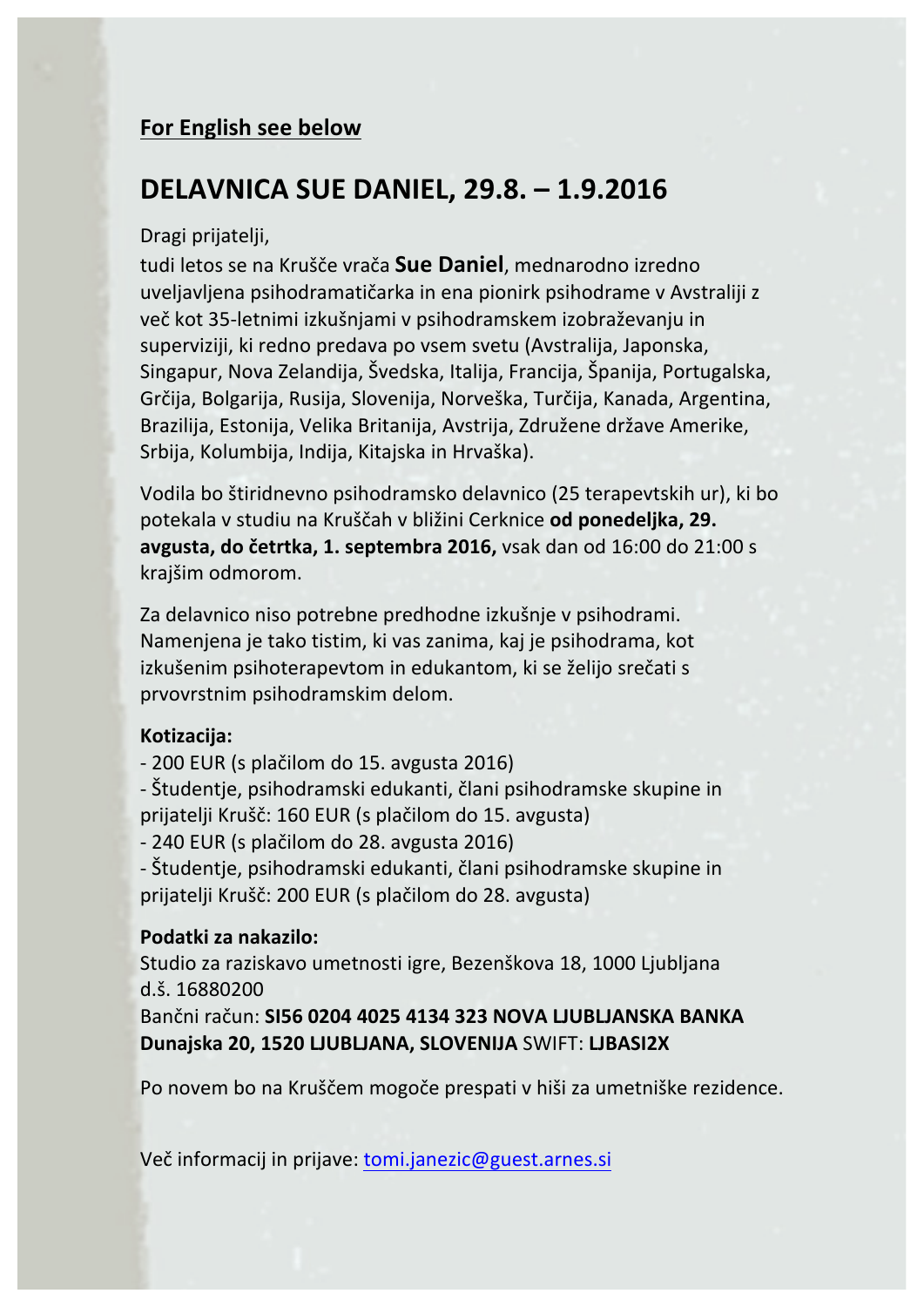# **ENGLISH**

# **WORKSHOP OF SUE DANIEL, AUG 29TH – SEPT 1ST 2016**

### Dear fiends,

Internationally acclaimed psychodrama psychotherapist, trainer and supervisor **Sue Daniel**, one of the pioneers of Australian psychodrama, with more then 35 years of professional experience, directing workshops around the whole world (Australia, Japan, Singapore, New Zealand, Sweden, Italy, France, Spain, Portugal, Greece, Bulgaria, Russia, Slovenia, Norway, Turkey, Canada, Argentina, Brazil, Estonia, U.K., Austria, the USA, Serbia, Colombia, India, China and Croatia) is returning to Krušče to direct a four-days workshop for beginners and experienced psychodramatists and psychotherapists.

Workshop will be held at Krušče studio from Monday, August 29<sup>th</sup> to **Thursday, September 1<sup>st</sup> 2016**, every day from 16:00 p.m. to 21:00 p.m. with a short break.

#### **Fee:**

- 200 eur (if paid before August  $16^{th}$ )
- Students, psychodrama trainees, member of the psychodrama group, friends of Krušče: 160 eur (if paid before August  $16^{th}$ )
- 240 eur (if paid before August  $29^{th}$ )
- Students, psychodrama trainees, member of the psychodrama group, friends of Krušče: 200 eur (if paid before August  $29^{th}$ )

**Studio za raziskavo umetnosti igre** / Studio for Research on the Art of Acting, Bezenškova 18, 1000 Ljubljana / Slovenia TAX number 16880200 BANK account: **SI56 0204 4025 4134 323** Bank address: **NOVA LJUBLJANSKA BANKA Dunajska 20, 1520 LJUBLJANA, SLOVENIJA** SWIFT: **LJBASI2X**

It will be possible to sleep in Krušče at the artistic residence house for a limited number of people. Feel free to ask for more info.

Info and registration: tomi.janezic@guest.arnes.si